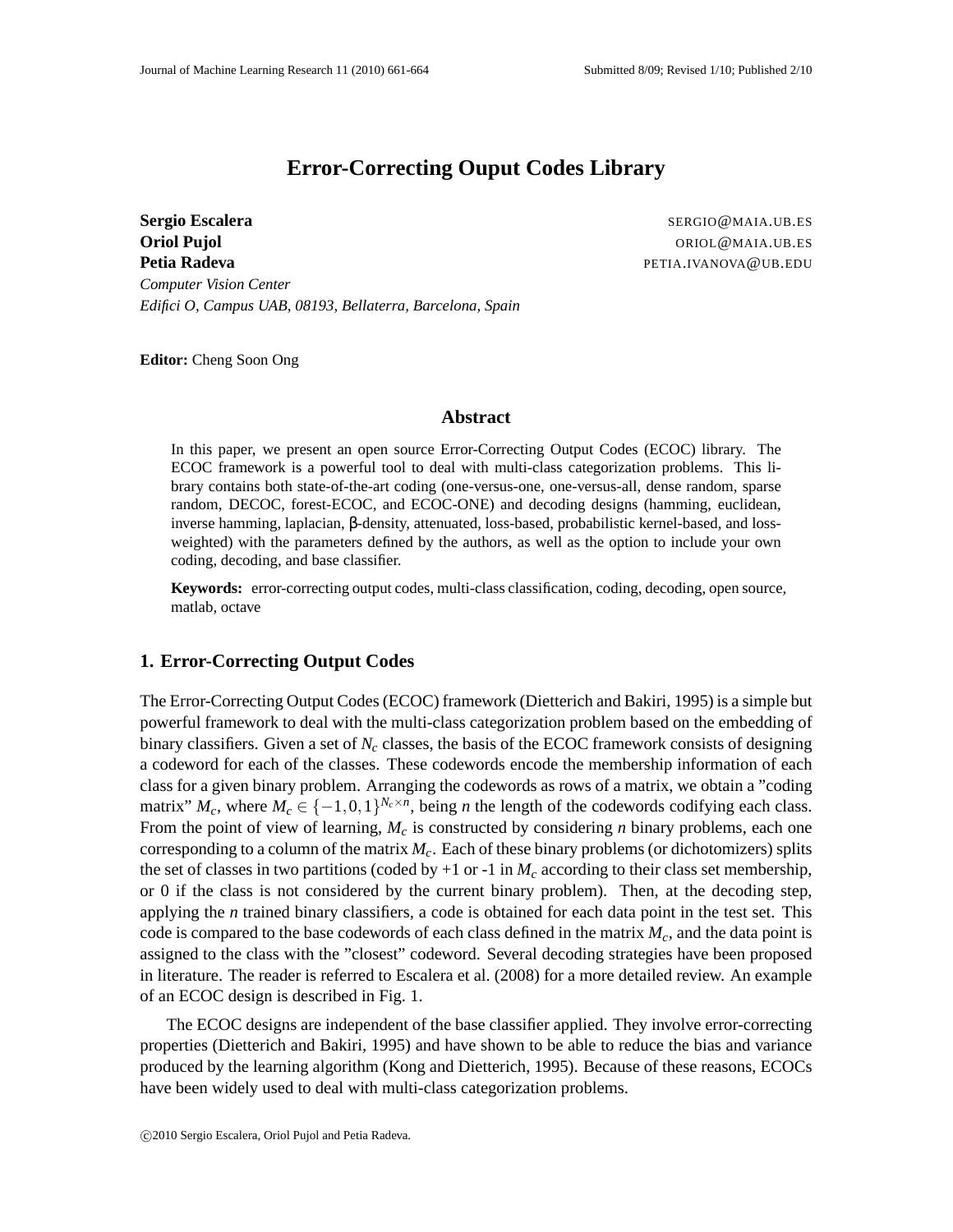

ECOC coding design for a 4-class problem. White, black, and grey positions corresponds to the symbols  $+1$ ,  $-1$ , and 0, respectively. Once the four binary problems are learnt, at the decoding step a new test sample *X* is tested by the *n* classifiers. Then, the new codeword  $x = \{x_1, \ldots, x_n\}$  is compared with the class codewords  $\{C_1, \ldots, C_4\}$ , classifying the new sample by the class  $c_i$  which codeword minimizes the decoding measure.

Figure 1: ECOC design example.

# **2. Library Algorithms**

The ECOCs library is a Matlab/Octave code under the open source GPL license (gpl) with the implementation of the state-of-the-art coding and decoding ECOC designs. A main function defines the multi-class data, coding, decoding, and base classifier. A list of parameters are also included in order to tune the different strategies. In addition to the implemented coding and decoding designs, which are described in the following section, the user can include his own coding, decoding, and base classifier as defined in the user guide.

#### **2.1 Implemented Coding Designs**

The ECOC designs of the ECOC library cover the state-of-the-art of coding strategies, mainly divided in two main groups: problem-independent approaches, which do not take into account the distribution of the data to define the coding matrix, and the problem-dependent designs, where information of the particular domain is used to guide the coding design.

#### 2.1.1 PROBLEM-INDEPENDENT ECOC DESIGNS

• One-versus-all (Rifkin and Klautau, 2004): *N<sup>c</sup>* dichotomizers are learnt for *N<sup>c</sup>* classes, where each one splits one class from the rest of classes.

• One-versus-one (Nilsson, 1965):  $n = N_c(N_c - 1)/2$  dichotomizers are learnt for  $N_c$  classes, splitting each possible pair of classes.

• Dense Random (Allwein et al., 2002):  $n = 10 \cdot \log N_c$  dichotomizers are suggested to be learnt for  $N_c$  classes, where  $P(-1) = 1 - P(+1)$ , being  $P(-1)$  and  $P(+1)$  the probability of the symbols -1 and +1 to appear, respectively. Then, from a set of defined random matrices, the one which maximizes a decoding measure among all possible rows of *M<sup>c</sup>* is selected.

• Sparse Random (Escalera et al., 2009):  $n = 15 \cdot \log N_c$  dichotomizers are suggested to be learnt for  $N_c$  classes, where  $P(0) = 1 - P(-1) - P(+1)$ , defining a set of random matrices  $M_c$  and selecting the one which maximizes a decoding measure among all possible rows of *Mc*.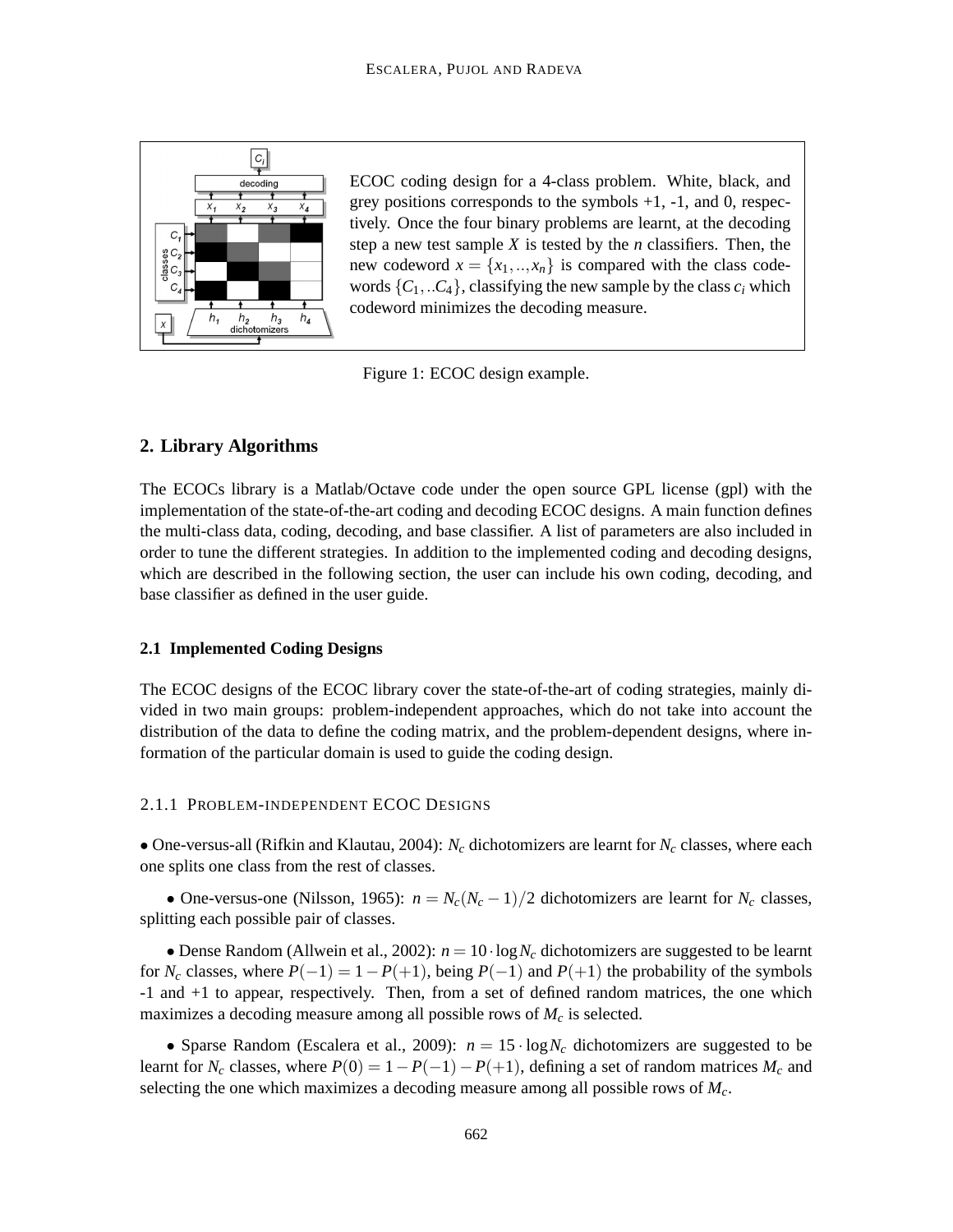#### 2.1.2 PROBLEM-DEPENDENT ECOC DESIGNS

• DECOC (Pujol et al., 2006): problem-dependent design that uses  $n = N_c - 1$  dichotomizers. The partitions of the problem are learnt by means of a binary tree structure using exhaustive search or a *SFFS* criterion. Finally, each internal node of the tree is embedded as a column in *Mc*.

• Forest-ECOC (Escalera et al., 2007): problem-dependent design that uses  $n = (N_c - 1) \cdot T$  dichotomizers, where *T* stands for the number of binary tree structures to be embedded. This approach extends the variability of the classifiers of the DECOC design by including extra dichotomizers.

• ECOC-ONE (Pujol et al., 2008): problem-dependent design that uses  $n = 2 \cdot N_c$  suggested dichotomizers. A validation sub-set is used to extend any initial matrix  $M_c$  and to increase its generalization by including new dichotomizers that focus on difficult to split classes.

#### **2.2 Implemented Decoding Designs**

The software comes with a complete set of ECOC decoding strategies. The notation used refers to that used in (Escalera et al., 2008):

• Hamming decoding:  $HD(x, y_i) = \sum_{j=1}^{n} (1 - \text{sign}(x^j \cdot y_i^j)))$  $(y_i^j)/(2)$ , being *x* a test codeword and *y<sub>i</sub>* a codeword from  $M_c$  corresponding to class  $C_i$ .

• Inverse Hamming decoding:  $IHD(x, y_i) = \max(\Delta^{-1}D^T)$ , where  $\Delta(i_1, i_2) = HD(y_{i_1}, y_{i_2})$ , and *D* is the vector of Hamming decoding values of the test codeword *x* for each of the base codewords *yi* .

- Euclidean decoding:  $ED(x, y_i) = \sqrt{\sum_{j=1}^{n} (x^j y_i^j)}$  $j^{(i)}$ <sub>*i*</sub>)<sup>2</sup>.
- Attenuated Euclidean decoding:  $AED(x, y_i) = \sqrt{\sum_{j=1}^{n} |y_i^j|}$  $\int_{i}^{j}$  ||  $x^{j}$  |  $(x^{j} - y_{i}^{j})$  $j^{(i)}$ <sub>*i*</sub>)<sup>2</sup>.

• Loss-based decoding:  $LB(\rho, y_i) = \sum_{j=1}^n L(y_i^j)$  $\int_i^j f^j(\rho)$ , where  $\rho$  is a test sample, *L* is a lossfunction, and *f* is a real-valued function  $f: \mathcal{R}^n \to \mathcal{R}$ .

• Probabilistic-based decoding:

 $PD(y_i, x) = -log(\prod_{j \in [1, ..., n]: M_c(i, j) \neq 0} P(x^j = M_c(i, j) | f^j) + K)$ , where K is a constant factor that collects the probability mass dispersed on the invalid codes, and the probability  $P(x^j = M_c(i, j) | f^j)$ is estimated by means of  $P(x^j = y^j)$  $\frac{j}{i}|f^j\rangle = \frac{1}{1+e^{v^j/2}}$  $\frac{1}{1+\mathbf{e}^{y_i^j(\mathbf{v}^j/\mathbf{f}^j+\omega^j)}}$ , where vectors v and  $\omega$  are obtained by solving an optimization problem (Passerini et al., 2004).

• Laplacian decoding:  $LAP(x, y_i) = \frac{\alpha_i+1}{\alpha_i+\beta_i+k}$ , where  $\alpha_i$  is the number of matched positions between *x* and  $y_i$ ,  $\beta_i$  is the number of miss-matches without considering the positions coded by 0, and *K* is an integer value that codifies the number of classes considered by the classifier.

• Pessimistic β-Density Distribution decoding: accuracy  $s_i$ :  $\int_{v_i-s_i}^{v_i} \psi_i(v, \alpha_i, \beta_i) dv = \frac{1}{3}$  $\frac{1}{3}$ , where  $\psi_i(\nu, \alpha_i, \beta_i) = \frac{1}{K} \nu^{\alpha_i} (1 - \nu)^{\beta_i}$ ,  $\psi_i$  is the β-Density Distribution between a codeword *x* and a class codeword  $y_i$  for class  $c_i$ , and  $v \in \mathcal{R} : [0,1]$ .

• Loss-Weighted decoding:  $LW(\rho, i) = \sum_{j=1}^{n} M_W(i, j) L(y_i^j)$  $\frac{f}{i} \cdot f(p, j)$ , where  $M_W(i, j) = \frac{H(i, j)}{\sum_{j=1}^n H(i, j)}$ ,  $H(i, j) = \frac{1}{m_i} \sum_{k=1}^{m_i} \varphi(h^j(\rho^i_k), i, j), \varphi(x^j, i, j) = \begin{cases} 1, & \text{if } x^j = y^j_i \\ 0 & \text{otherwise} \end{cases}$ 1, if  $x^j = y_i^j$ ,  $m_i$  is the number of training 0, otherwise. samples from class  $C_i$ , and  $\rho_k^i$  is the *k*th sample from class  $C_i$ .